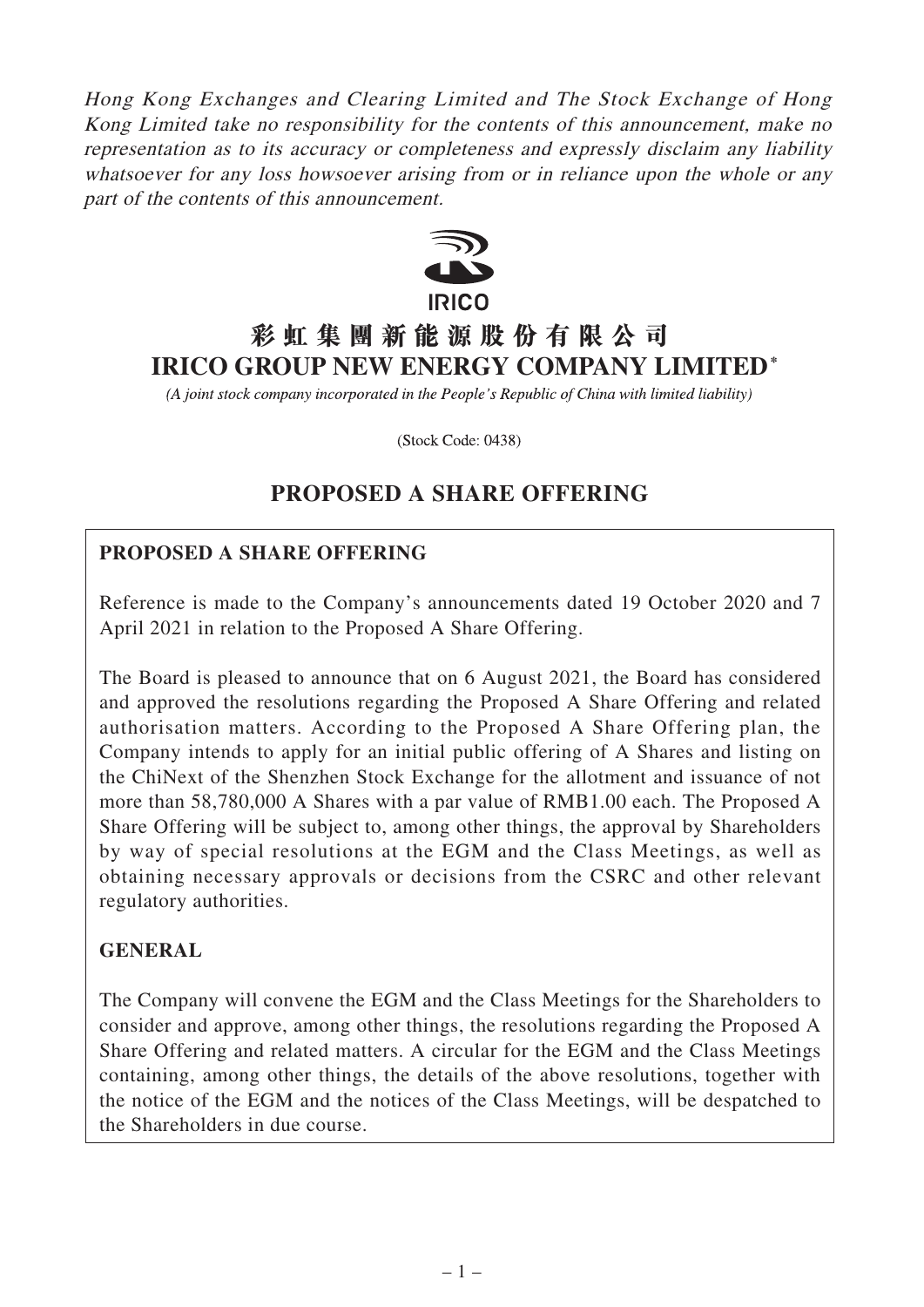**Shareholders and potential investors should be aware that there is no assurance that the Proposed A Share Offering will proceed. The Proposed A Share Offering is subject to the approval of, among others, the Shareholders, the CSRC and other relevant regulatory authorities. Shareholders and potential investors should exercise caution when dealing in the Shares of the Company. The Company will make further announcement(s) in respect of the Proposed A Share Offering pursuant to all applicable requirements under the Listing Rules as and when appropriate.**

Reference is made to the Company's announcements dated 19 October 2020 and 7 April 2021 in relation to the Proposed A Share Offering.

The Board is pleased to announce that on 6 August 2021, the Board has considered and approved the resolutions regarding the Proposed A Share Offering and related authorisation matters. According to the Proposed A Share Offering plan, the Company intends to apply for an initial public offering of A Shares and listing on the ChiNext of the Shenzhen Stock Exchange for the allotment and issuance of not more than 58,780,000 A Shares with a par value of RMB1.00 each. The Proposed A Share Offering will be subject to, among other things, the approval by Shareholders by way of special resolutions at the EGM and the Class Meetings, as well as obtaining necessary approvals or decisions from the CSRC and other relevant regulatory authorities.

## **PROPOSED A SHARE OFFERING**

## **Proposed A Share Offering Plan**

According to the provisions of relevant laws, regulations and regulatory documents, the Company has formulated the Proposed A Share Offering plan as follows:

#### **(1) Type of Shares to be issued**

The Shares to be issued under the Proposed A Share Offering are RMB ordinary Shares (A Shares).

#### **(2) Nominal value of Shares to be issued**

The nominal value of the Shares to be issued under the Proposed A Share Offering is RMB1.00 per share.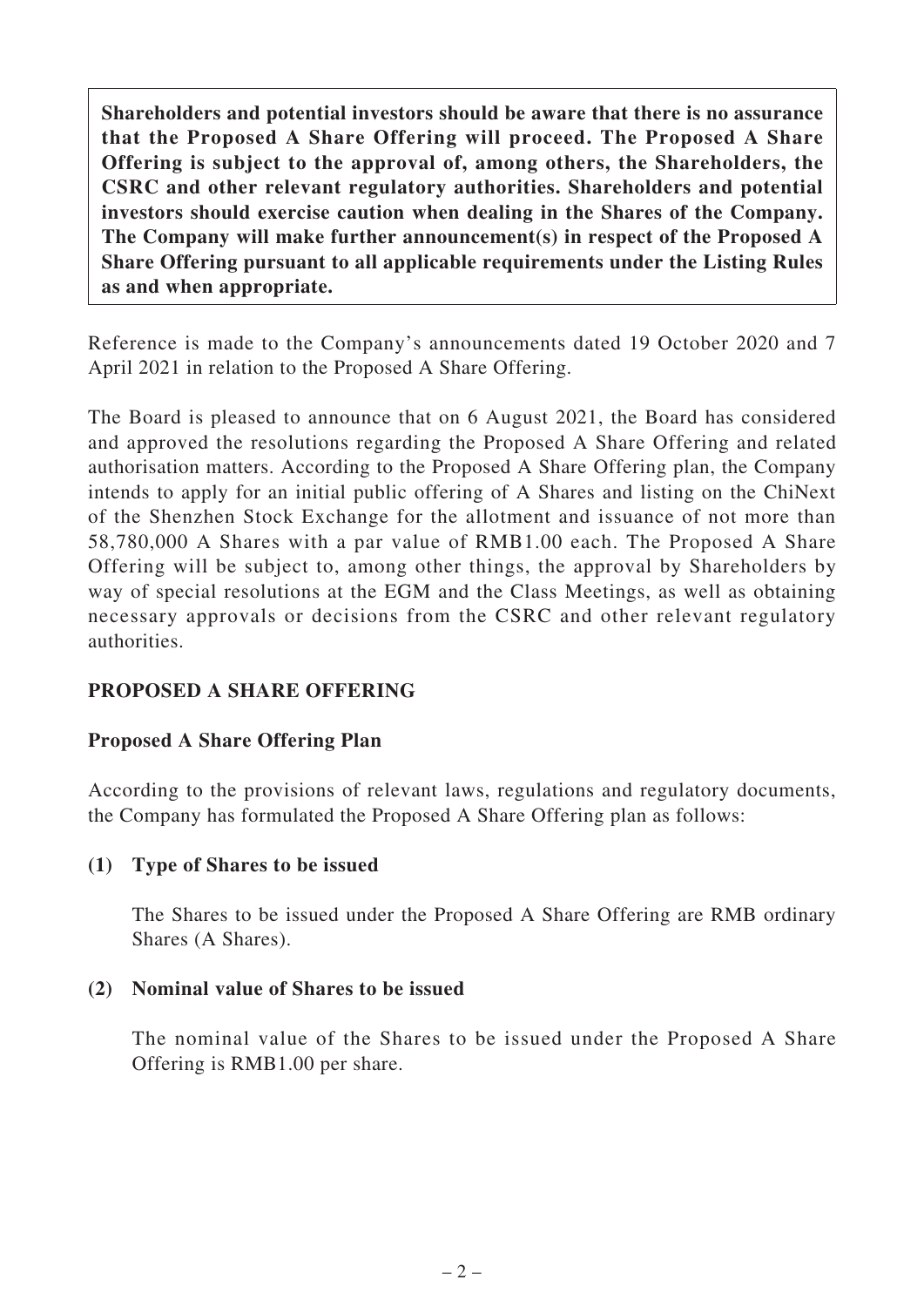## **(3) Pricing methodology**

The price of the Proposed A Share Offering shall be determined through price consultation with targeted investors, or determined by the independent negotiation between the Board and the sponsor (the lead underwriter), or in other ways approved by the CSRC or Shenzhen Stock Exchange.

The price of the A Share Offering will be determined by consultation with professional institutional investors, and the Board and the underwriters of the Company will take into account, among others, (i) the operational and financial conditions of the Company; (ii) the valuation level of comparable companies; (iii) the then market conditions of the A Share; and (iv) the applicable laws and regulations, including the Administrative Measures for Securities Issuance and Underwriting (《證 券 發 行 與 承 銷 管 理 辦 法》), the Special Regulations on Initial Public Offering of Securities and Underwriting on the ChiNext (《 創 業 板 首 次 公 開 發 行 證 券 發 行 與 承 銷 特 別 規 定》), and the Rules for Implementation of Initial Public Offering of Securities and Underwriting on the ChiNext of Shenzhen Stock Exchange (《深 圳 證 券 交 易 所 創 業 板 首 次 公 開 發 行 證 券 發 行 與 承 銷 業 務 實 施 細 則》), when determining the final issue price.

According to the relevant supervision and administration requirements on state-owned assets, the price of the Proposed A Share Offering shall not, in principle, be lower than the Company's latest audited net assets per share available when such issue price is determined. The Company shall also comply with the relevant requirements under the Listing Rules in respect of the price of the Proposed A Share Offering.

#### **(4) Method of offering**

The Proposed A Share Offering shall be conducted by way of combining placing through offline price consultation to targeted investors and online offering to the public investors at a fixed price, or in other ways of issuance approved by the CSRC or Shenzhen Stock Exchange (including but not limited to placing shares to the strategic investors).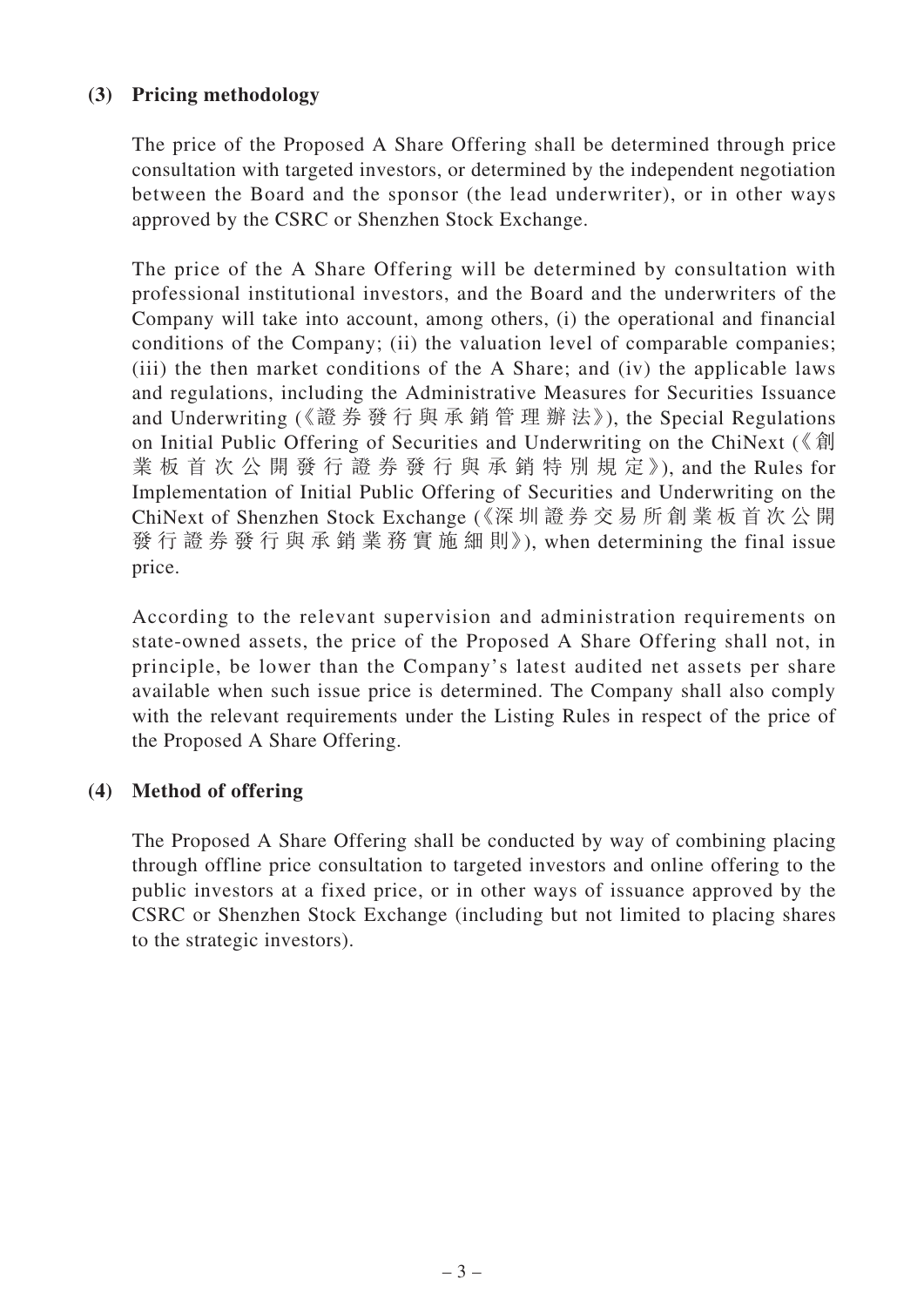## **(5) Offering size**

The offering size of the Proposed A Share Offering shall be not more than 58,780,000 Shares (inclusive). The final number of Shares to be issued shall be determined by the Board and its authorised persons under the authorisation of the EGM and the Class Meetings based on the quantity approved by relevant government authorities, securities regulatory authorities and stock exchanges, the Company's capital requirements and the situation of the market after negotiations with the sponsor (the lead underwriter). In the event that there are ex-right matters such as bonus issue and capitalisation of capital reserve prior to the Proposed A Share Offering, the number of Shares to be issued will be adjusted accordingly. The Shares under the Proposed A Share Offering shall all be new shares and shall not involve the public offering shares held by Shareholders of the Company (i.e. the transfer of existing Shares).

For the effects on the Company's shareholding structure, please refer to "Effects of the Proposed A Share Offering on Shareholding Structure of the Company". The Company believes that the Proposed A Share Offering will not cause material changes to its existing shareholding structure, nor will it result in any material adverse changes to its governance and operation.

#### **(6) Target subscribers**

The target subscribers of the Proposed A Share Offering are qualified price consultation investors, investors who have opened ChiNext accounts in Shenzhen Stock Exchange and are qualified for investing in ChiNext (other than the buyers prohibited by the PRC laws) and other targets specified by the CSRC and Shenzhen Stock Exchange.

If any of the above target subscribers of the Proposed A Share Offering is a connected person of the Company, the Company will comply with the reporting, announcement and independent Shareholders' approval requirements (if applicable) under Chapter 14A of the Listing Rules. As at the date of this announcement, no connected person of the Company has indicated to the Company that it intends to participate in the subscription for A Shares through such methods which will make the Company subject to the relevant requirements under the Listing Rules.

## **(7) Use of proceeds**

The proceeds proposed to be raised from the Proposed A Share Offering will be not more than RMB2 billion. All the proceeds after deducting the issuance expenses will be used as the construction and operation funds required for the development of the ultra-thin and high-transmissivity photovoltaic glass project related to the main business of the Company and to supplement the working capital.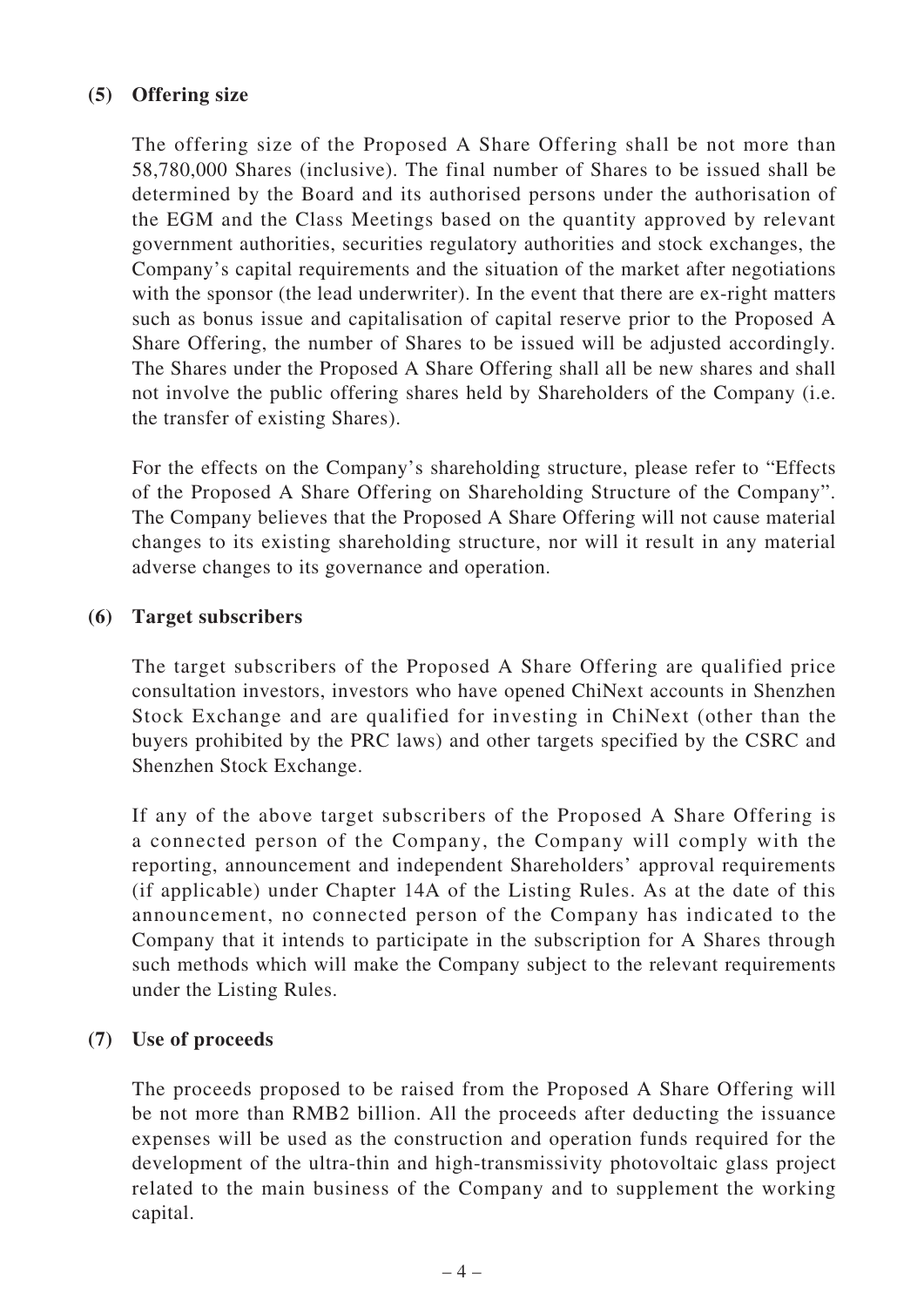Prior to receiving the proceeds from the Proposed A Share Offering, the Company will finance the project with its self-owned or self-raised funds based on the implementation progress and payment situation of the projects. Upon receipt of the proceeds from the Proposed A Share Offering, the proceeds can be used to replace the funds previously made and to pay the remaining payments of the project.

If the actual proceeds from the Proposed A Share Offering fail to meet the fund requirements of the abovementioned projects, the Company will make up the insufficient parts by its self-owned or self-raised funds. If the actual proceeds from the Proposed A Share Offering exceed the fund demand of the project, the Company will use them after performing the corresponding decision-making procedures in accordance with relevant regulations.

#### **(8) Plan for distribution of retained profit**

The retained profit undistributed before the Proposed A Share Offering will be shared by existing and new Shareholders upon the Proposed A Share Offering in proportion to their shareholdings.

#### **(9) Method of underwriting**

The method of underwriting of the Proposed A Share Offering will be standby underwriting.

## **(10) Place of listing**

The A Shares proposed to be issued are expected to be listed on the ChiNext of the Shenzhen Stock Exchange.

#### **(11) Time of offering**

The Company will proceed with the offering after approved by the Shenzhen Stock Exchange and registered with the CSRC, and the specific offering date shall be determined by the Board and its authorised persons under the authorisation of the EGM and the Class Meetings upon the approval of the Shenzhen Stock Exchange and registration at the CSRC.

#### **(12) Conversion into a joint stock company with domestic and overseas offering and listing of Shares**

According to the plan for the Proposed A Share Offering and taking into account the fact that the Company has made the initial public offering of the overseas listed foreign invested shares (H Shares) and listed them on the Stock Exchange, the Company intends to apply for the conversion into a joint stock company with domestic and overseas offering and listing of Shares.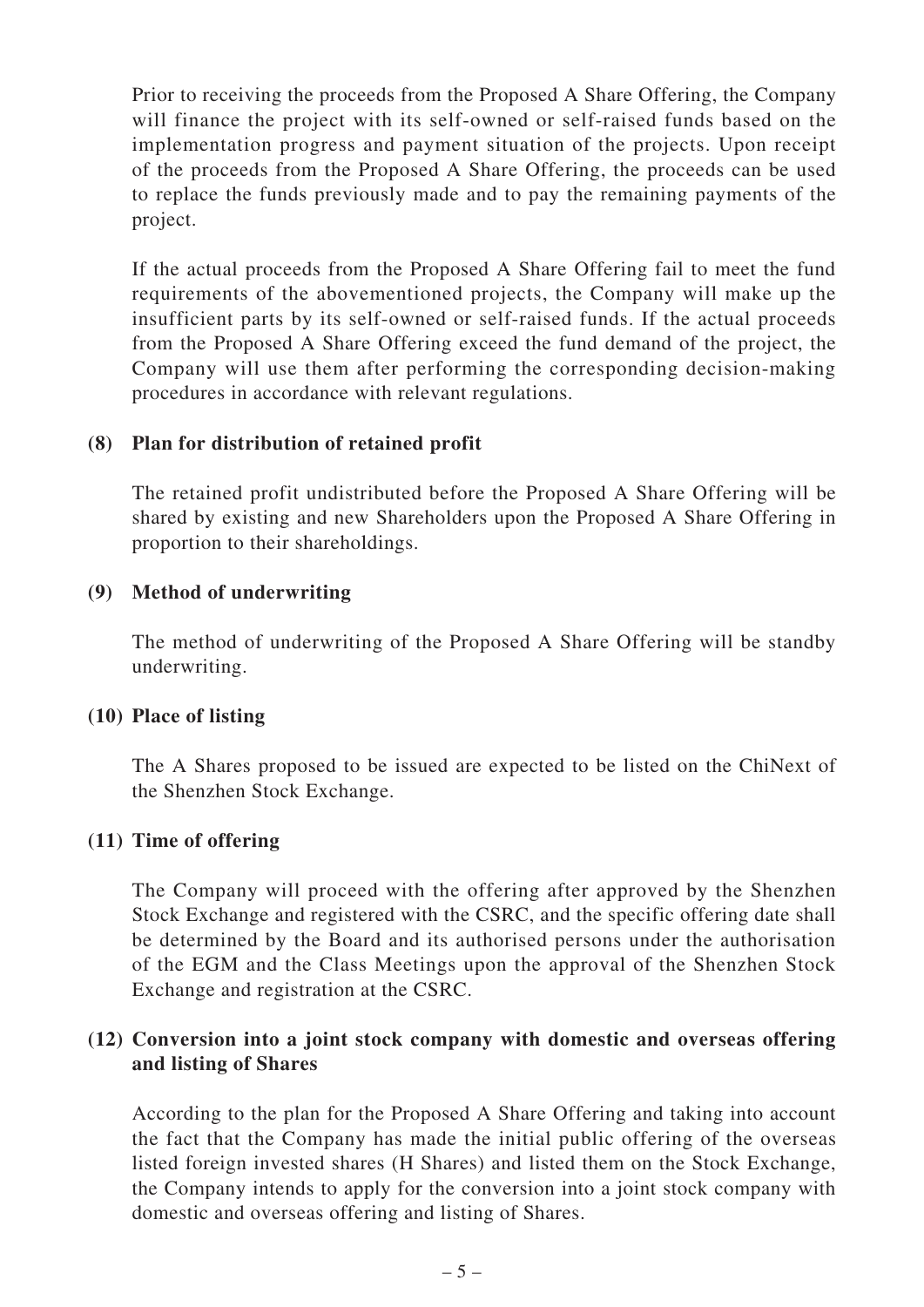#### **(13) Valid period of the resolution**

The resolution of the Proposed A Share Offering and Listing shall be valid for 12 months from the date of approval at the EGM and the Class Meetings. If the Company fails to obtain the decision of the CSRC to agree the registration of the Proposed A Share Offering and Listing within the validity period, the validity period of the resolution of the Proposed A Share Offering and Listing will be automatically extended to the date when all matters related to the Proposed A Share Offering and Listing are completed.

## **Proposal at the EGM and the Class Meetings to Authorise the Board and its Authorised Persons to Deal with Matters Relating to the Proposed A Share Offering**

In order to meet the working needs of the Proposed A Share Offering and Listing, according to the requirements of relevant laws and regulations and relevant regulatory documents, the Board hereby proposes to the EGM and the Class Meetings to authorise the Board and its authorised persons to exercise full discretion to deal with all matters relating to the Proposed A Share Offering and Listing, including but not limited to:

(1) within the scope of the plan of the Proposed A Share Offering and Listing considered and approved at the EGM and the Class Meetings and pursuant to relevant requirements of PRC laws, securities regulatory authorities and stock exchanges, to exercise full discretion to adjust and implement the plan, and to determine the specific matters related to the Proposed A Share Offering and Listing, on the basis of thorough negotiation with the sponsor (the lead underwriter), including but not limited to determining the specific matters such as the issuing time, quantity (including whether to conduct over-allotment), structure, object, and method of issuance, pricing method, issue price (including price range and final pricing), place of listing and other matters related to the Proposed A Share Offering and Listing; to approve the payment of necessary listing fees; to resolve the listing cost budget, release the announcements related to the Proposed A Share Offering and Listing and pre-disclosure documents and other matters related to the Proposed A Share Offering and Listing;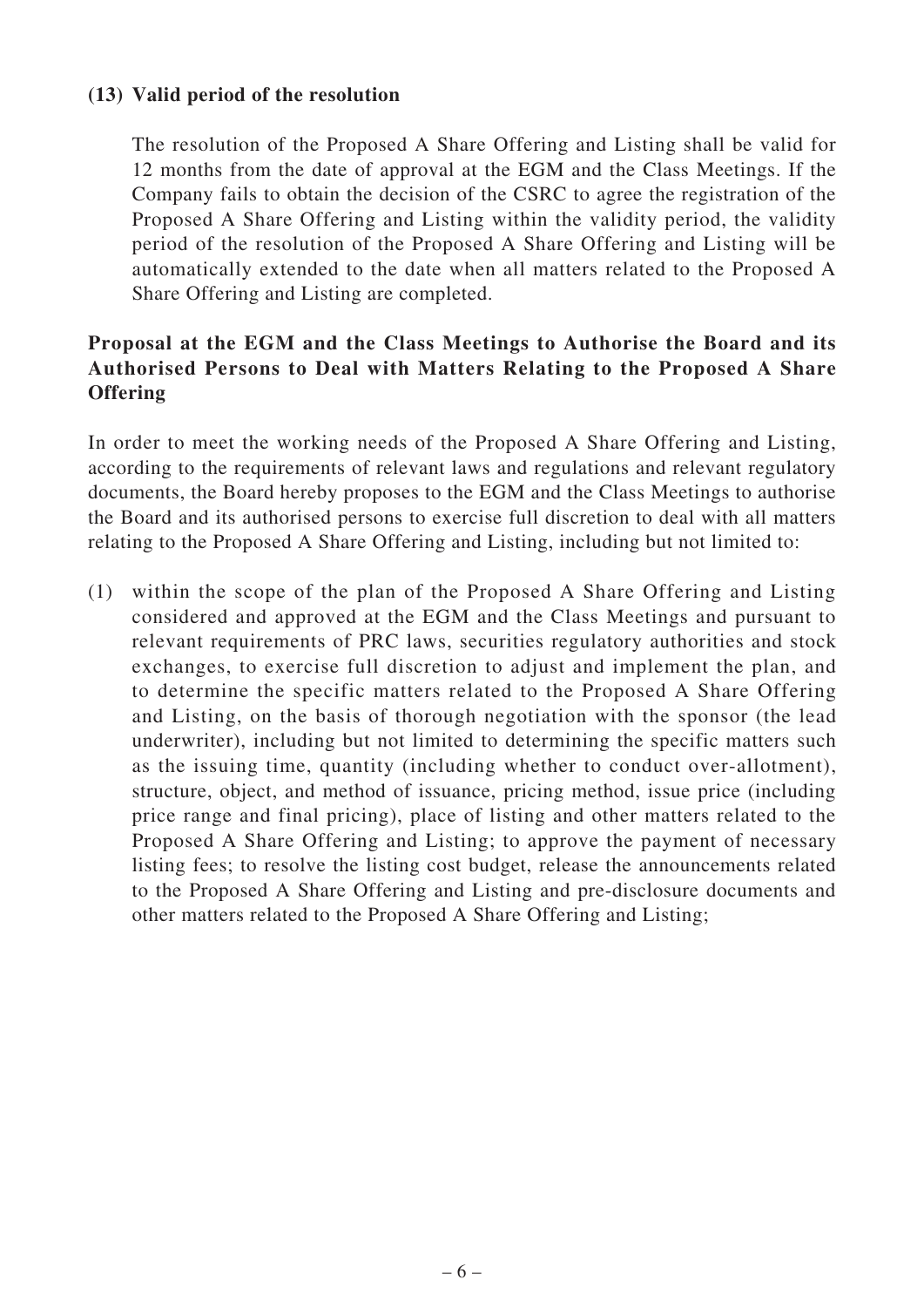- (2) to deal with the application and reporting of the Proposed A Share Offering and Listing, including but not limited to the application, examination and approval, registration, filing, approval, consent, registration and other procedures with the relevant government authorities, securities regulatory authorities, stock exchanges and securities registration and settlement institutions for the Proposed A Share Offering and Listing; to draft, modify, approve, sign, submit, publish, execute and complete any application, report, statement, commitment, confirmation, agreement, contract or necessary documents (including but not limited to the letter of intent, prospectus, commitment letters, other declaration documents, recommendation agreement, underwriting agreement, listing agreement, strategic investment agreement, placement agreement, relevant announcement, shareholders' notice, related party transaction agreement and intermediary service agreement) related to the Proposed A Share Offering and Listing, and take all other necessary, proper or appropriate actions related to the Proposed A Share Offering and Listing and the investment projects funded by the proceeds raised according to the opinions of relevant government authorities, securities regulatory authorities and stock exchanges or the actual applicable situations, so as to complete the Proposed A Share Offering and Listing;
- (3) to draft, modify, approve and sign the service agreement or employment agreement between the Company and the directors and the supervisors;
- (4) according to the implementation of the plan of the Proposed A Share Offering, market conditions, policy adjustments and the opinions of the regulatory authorities, to adjust the specific terms of the plan of the Proposed A Share Offering and Listing and the investment projects funded by proceeds raised, and determine the progress of investment schedule of the investment projects funded by proceeds raised; to approve and execute the major contracts in the course of the investment projects funded by proceeds raised;
- (5) to make relevant commitments, statements and confirmations in accordance with relevant provisions of PRC laws, the securities regulatory authorities and stock exchanges and the actual needs of the Proposed A Share Offering and Listing;
- (6) to determine the special account for the deposit of proceeds before the Proposed A Share Offering as required;
- (7) to make appropriate amendments to the Articles of Association relating to share capital/registered capital, share capital structure and other provisions to be modified, and deal with the approval, alteration and filing with the company registration authorities and other relevant government departments, after the completion of the Proposed A Share Offering;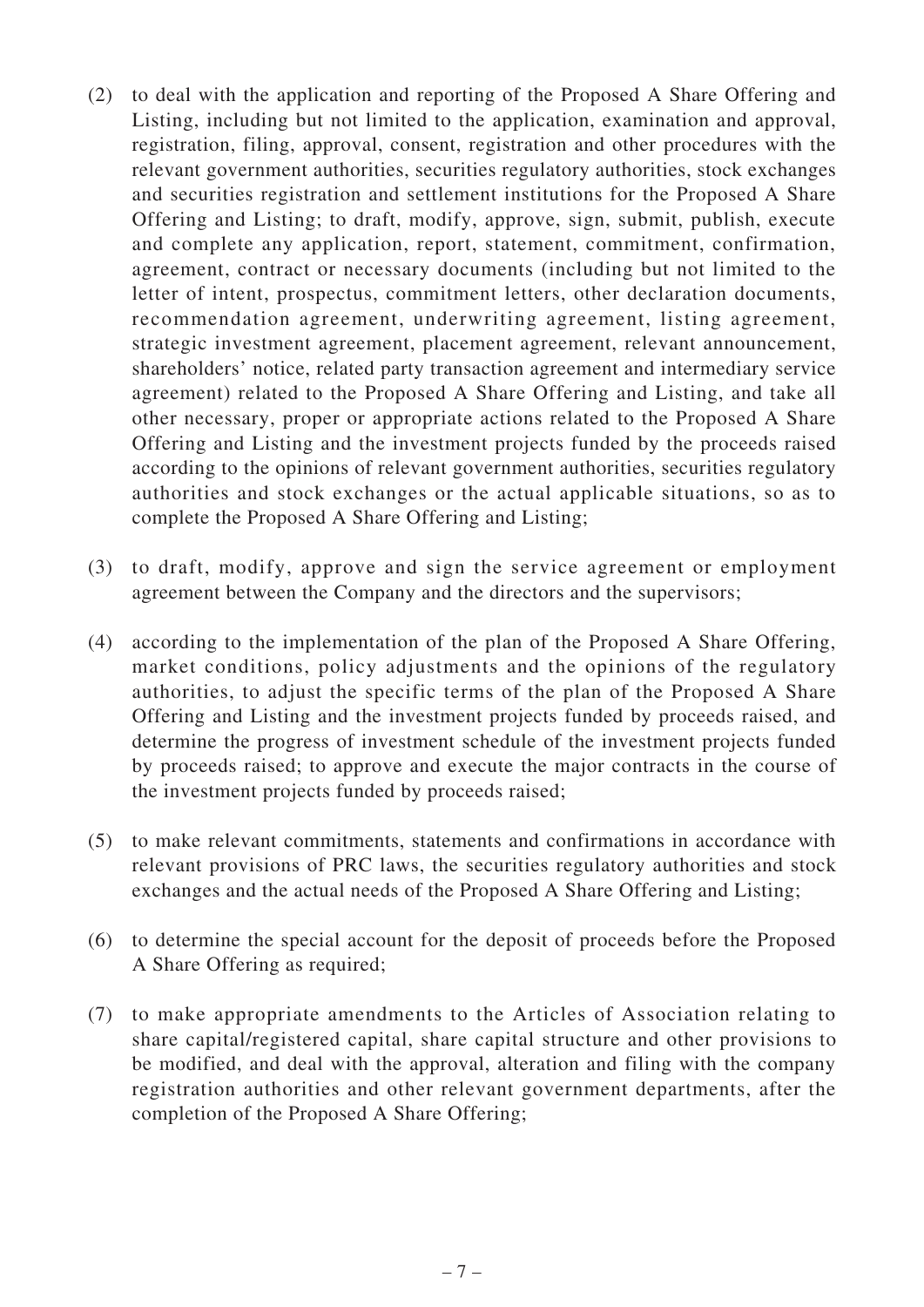- (8) to engage and appoint relevant intermediaries for the Proposed A Share Offering and Listing, determine their service fees, and execute engagement or appointment agreements;
- (9) to deal with specific matters related to the listing of the shares of the Proposed A Share Offering on the stock exchanges upon the completion of the Proposed A Share Offering, including but not limited to handling matters related to share registration in securities registration and clearing organisations according to the commitments of each shareholder, making information disclosures according to PRC laws and the transaction rules of the stock exchanges, and submitting relevant documents of the Proposed A Share Offering and Listing to relevant government authorities, securities regulatory authorities and stock exchanges;
- (10) to authorise the Board to deal with other matters which are not listed above but considered by the Board to be related to the Proposed A Share Offering and Listing, including authorising the chairman of the Board or the specific persons further designated by the chairman of the Board to handle specific matters.

The authorisation shall be valid for 12 months from the date of approval at the EGM and the Class Meetings. If the Company fails to obtain the decision of the CSRC to agree the registration of the Proposed A Share Offering and Listing within the validity period, the validity period of the resolution of the Proposed A Share Offering and Listing will be automatically extended to the date when all matters related to the Proposed A Share Offering and Listing are completed.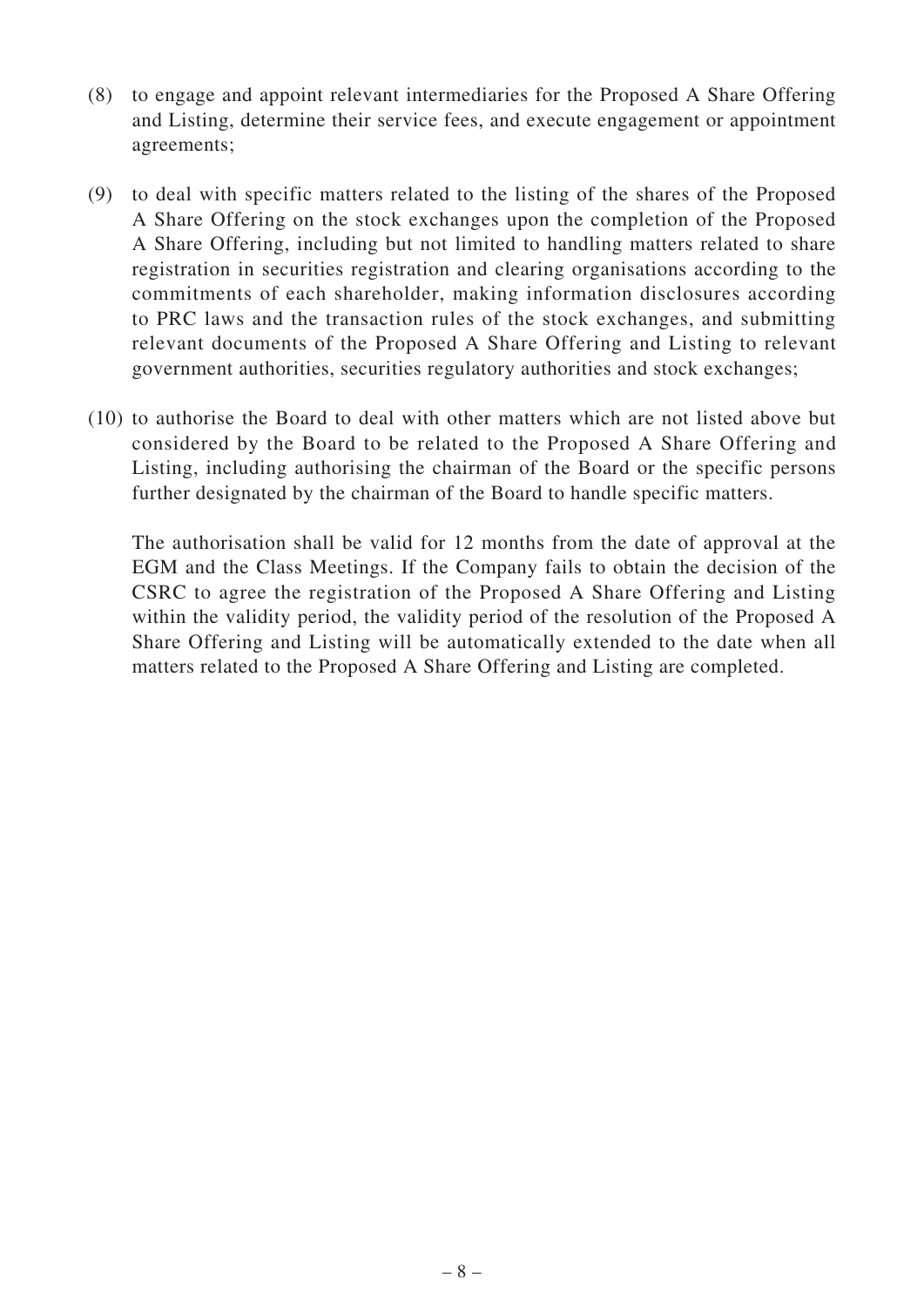#### **REASONS FOR AND BENEFITS OF THE PROPOSED A SHARE OFFERING**

The Directors consider that the Proposed A Share Offering will be beneficial to enhance the corporate image of the Company, broaden the Company's funding channels, increase the Company's recognitions of capital market and promote the business growth of the Company. The Directors also believe that the Proposed A Share Offering can enrich the Company's liquidity, lower the gearing ratio, optimize its capital structure, reduce financial risks, and enhance the profitability, is therefore beneficial to the healthy operation and continuous development of the Company and in the interests of the Company and the Shareholders as a whole.

## **EFFECTS OF THE PROPOSED A SHARE OFFERING ON SHAREHOLDING STRUCTURE OF THE COMPANY**

The 80,073,400 existing Domestic Shares of the Company will be converted into A Shares on the date of completion of the Proposed A Share Offering. For reference and illustration purposes, assuming that all 58,780,000 A Shares under the Proposed A Share Offering are approved and issued, and all of which are issued to non-connected persons of the Company and there are no changes in the share capital of the Company prior to the completion of the Proposed A Share Offering, the shareholding structure of the Company as at the date of this announcement and immediately after the completion of the Proposed A Share Offering is set out as follows:

|                                                  | As at the date of this<br>announcement |                                                              | <b>Immediately after the completion</b><br>of the Proposed A Share Offering |                                                              |
|--------------------------------------------------|----------------------------------------|--------------------------------------------------------------|-----------------------------------------------------------------------------|--------------------------------------------------------------|
|                                                  | <b>Shares</b>                          | percentage of<br>Number of the total issued<br>share capital | <b>Shares</b>                                                               | percentage of<br>Number of the total issued<br>share capital |
| <b>Domestic Shares</b>                           |                                        |                                                              |                                                                             |                                                              |
| <b>IRICO</b> Group Company Limited               | 80,073,400                             | 45.41%                                                       |                                                                             |                                                              |
| Sub-total                                        | 80,073,400                             | 45.41%                                                       |                                                                             |                                                              |
| <b>A</b> Shares                                  |                                        |                                                              |                                                                             |                                                              |
| <b>IRICO</b> Group Company Limited               |                                        |                                                              | 80,073,400                                                                  | 34.06%                                                       |
| <b>Public Shareholders</b>                       |                                        |                                                              | 58,780,000                                                                  | 25.00%                                                       |
| Sub-total                                        |                                        |                                                              | 138,853,400                                                                 | 59.06%                                                       |
| <b>H</b> Shares                                  |                                        |                                                              |                                                                             |                                                              |
| Rui Bou Electronics (HK) Limited <sup>note</sup> | 7,556,500                              | 4.29%                                                        | 7,556,500                                                                   | 3.21%                                                        |
| Xianyang Zhongdian IRICO Group                   |                                        |                                                              |                                                                             |                                                              |
| Holdings Ltd.                                    | 44,444,300                             | 25.21%                                                       | 44,444,300                                                                  | 18.90%                                                       |
| <b>Public Shareholders</b>                       | 44,247,870                             | 25.09%                                                       | 44,247,870                                                                  | 18.82%                                                       |
| Sub-total                                        | 96,248,670                             | $54.59\%$                                                    | 96,248,670                                                                  | 40.94%                                                       |
| <b>Total</b>                                     | 176,322,070                            | 100.00%                                                      | 235,102,070                                                                 | 100.00%                                                      |

Note: As at the date of this announcement, Rui Bou Electronics (HK) Limited is a wholly-owned subsidiary of IRICO Group Company Limited, therefore, the Shares held by it are not deemed as public shareholding.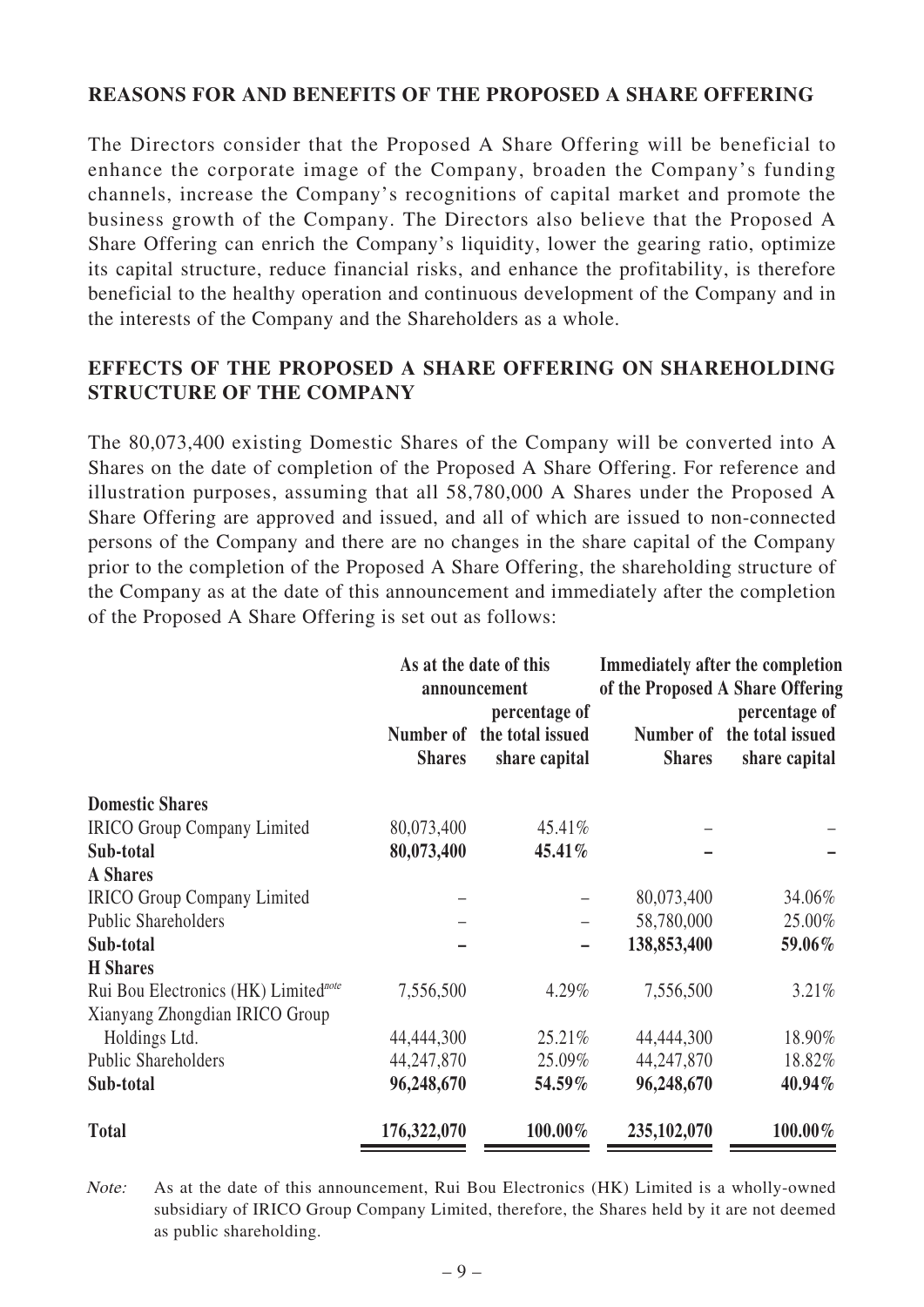As at the date of this announcement, based on the publicly available information of the Company and to the Directors' knowledge, more than 25% of the issued Shares of the Company (all being H Shares) were held by the public which satisfies the public float requirements under the Listing Rules.

Assuming that all 58,780,000 A Shares under the Proposed A Share Offering are approved and issued, and all of which are issued to non-connected persons of the Company and there are no changes in the share capital of the Company prior to the completion of the Proposed A Share Offering, the public float percentage of the A Shares and H Shares of the Company immediately after the completion of the Proposed A Share Offering will be approximately 43.82%, which will continue to satisfy the requirements under Rule 8.08 of the Listing Rules. The Company undertakes that it will continue to comply with the public float requirements under the Listing Rules during the application process and after completion of the Proposed A Share Offering.

As at the date of this announcement, the Company has not entered into or proposed to enter into any agreement with any connected persons of the Company in connection with the subscription for A Shares.

## **FUND RAISING ACTIVITIES IN THE PAST TWELVE MONTHS**

On 28 August 2020, the Company completed the placing of new H Shares, and 1,294,092,000 new H Shares in aggregate were successfully placed to not less than six but not more than ten placees at the placing price of HK\$1.12 per share through placing agents. The actual net proceeds of the placing of the Company are approximately HK\$1.44 billion (equivalent to approximately RMB1.2816 billion). As at the date of this announcement, all the aforesaid proceeds from the placing have been used to replace the initial investment funds in Yan'an Photovoltaic Glass Project and Hefei Photovoltaic Glass Project (Phase II) and to replenish the working capital of the Company in accordance with the plan.

Other than fund raising activities as set out above, the Company has not conducted any other fund raising activities involving the issue of equity securities within 12 months immediately prior to the date of this announcement.

#### **GENERAL**

The Company will convene the EGM and the Class Meetings for the Shareholders to consider and approve, among other things, the resolutions regarding the Proposed A Share Offering and related matters. A circular for the EGM and the Class Meetings containing, among other things, the details of the above resolutions, together with the notice of the EGM and the notices of the Class Meetings, will be despatched to the Shareholders in due course.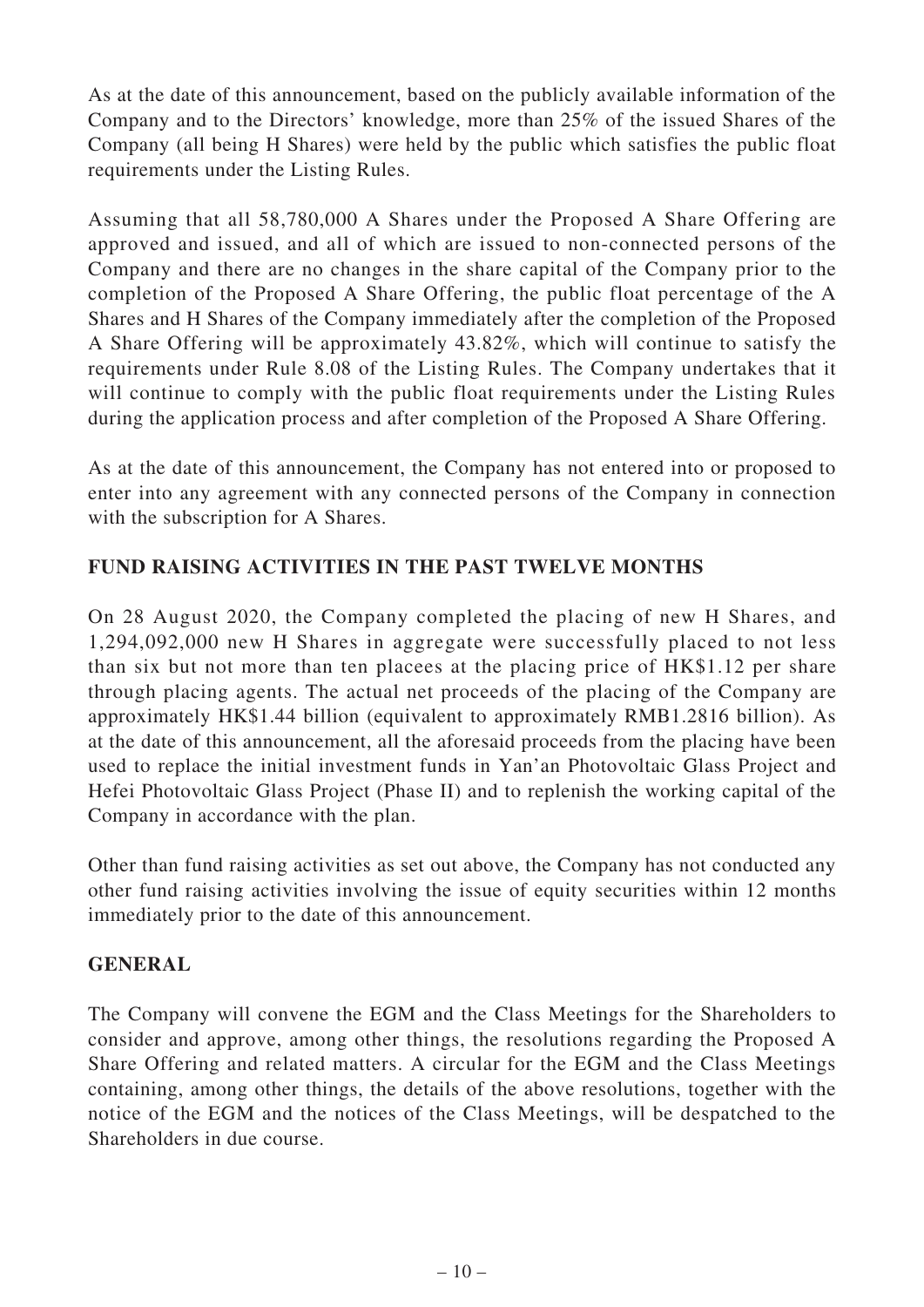**Shareholders and potential investors should be aware that there is no assurance that the Proposed A Share Offering will proceed. The Proposed A Share Offering is subject to the approval of, among others, the Shareholders, the CSRC and other relevant regulatory authorities. Shareholders and potential investors should exercise caution when dealing in the Shares of the Company. The Company will make further announcement(s) in respect of the Proposed A Share Offering pursuant to all applicable requirements under the Listing Rules as and when appropriate.**

## **DEFINITIONS**

Unless the context otherwise requires, the terms used in this announcement shall have the following meanings:

| "A Share(s)"              | the ordinary share(s) with a par value of $RMB1.00$<br>each in the share capital of the Company to be allotted,<br>issued and listed on the ChiNext of the Shenzhen Stock<br>Exchange and traded in Renminbi     |
|---------------------------|------------------------------------------------------------------------------------------------------------------------------------------------------------------------------------------------------------------|
| "Articles of Association" | the articles of association of the Company                                                                                                                                                                       |
| "Board"                   | the board of Directors of the Company                                                                                                                                                                            |
| "ChiNext"                 | the ChiNext $(\text{parallel} \, \text{1})$ of the Shenzhen Stock Exchange                                                                                                                                       |
| "Class Meeting(s)"        | the H Shareholders' Class Meeting and the Domestic<br>Shareholders' Class Meeting, collectively                                                                                                                  |
| "Company"                 | IRICO Group New Energy Company Limited* (彩虹<br>集團新能源股份有限公司), a joint stock company<br>incorporated in the PRC with limited liability, whose H<br>Shares are listed on The Stock Exchange of Hong Kong<br>Limited |
| "CSRC"                    | China Securities Regulatory Commission (中國證券<br>監督管理委員會)                                                                                                                                                         |
| "Director(s)"             | the director(s) of the Company                                                                                                                                                                                   |
| "Domestic Share(s)"       | ordinary domestic share(s) of nominal value of<br>RMB1.00 each in the share capital of the Company,<br>which are subscribed for in RMB                                                                           |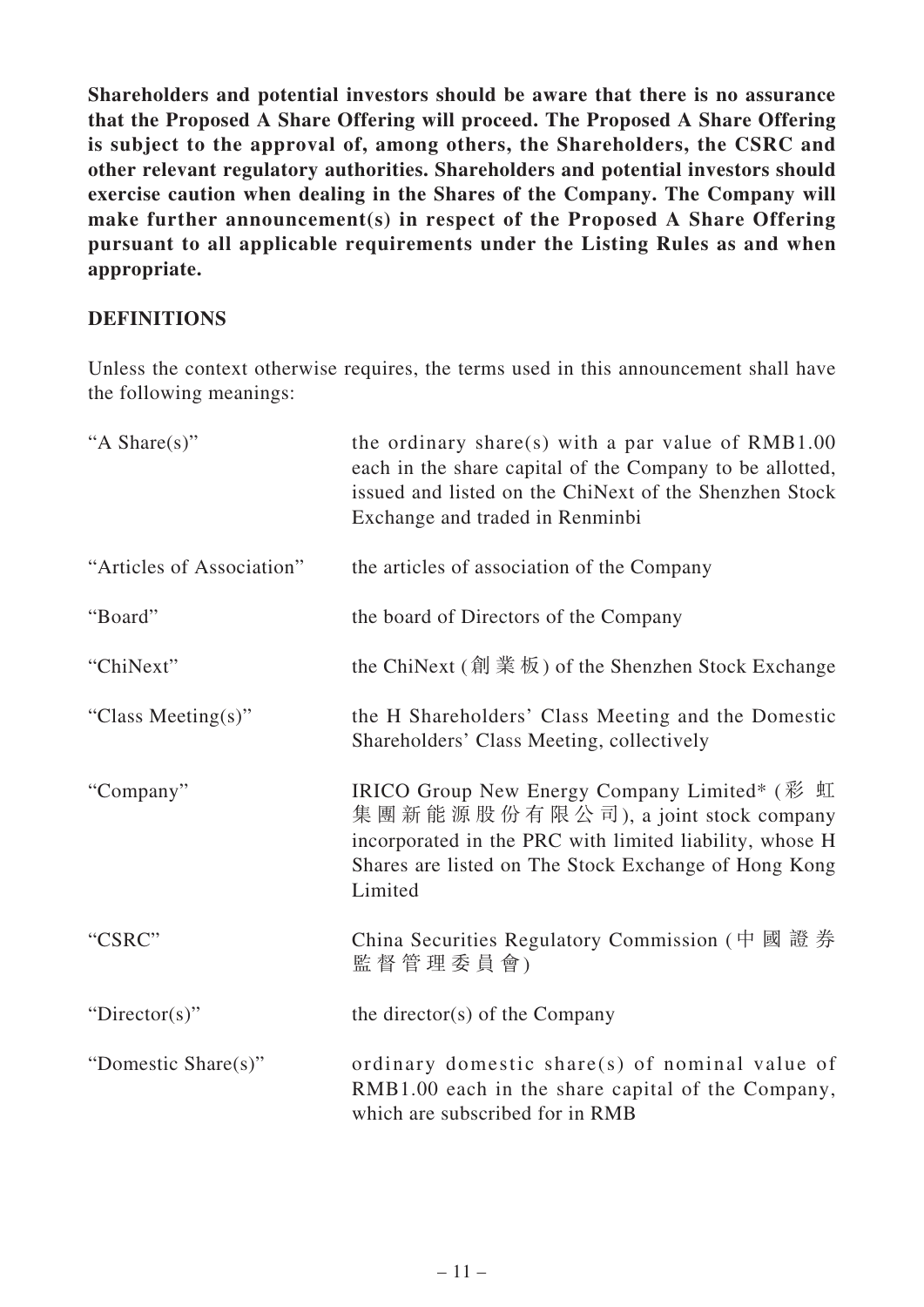| "Domestic Shareholders"<br>Class Meeting"                                     | the class meeting of the holders of Domestic Shares to<br>be convened and held by the Company to consider and,<br>if appropriate, to approve, among others, the Proposed<br>A Share Offering                    |
|-------------------------------------------------------------------------------|-----------------------------------------------------------------------------------------------------------------------------------------------------------------------------------------------------------------|
| "EGM"                                                                         | the extraordinary general meeting of the Company to<br>be convened and held to consider and, if appropriate, to<br>approve, among others, the Proposed A Share Offering                                         |
| "H Share $(s)$ "                                                              | overseas listed foreign invested shares of nominal value<br>of RMB1.00 each in the share capital of the Company,<br>which are subscribed for and traded in HK\$                                                 |
| "H Shareholders' Class<br>Meeting"                                            | the class meeting of the holders of H Shares to be<br>convened and held by the Company to consider and, if<br>appropriate, to approve, among others, the Proposed A<br>Share Offering                           |
| "HK\$"                                                                        | Hong Kong dollars, the lawful currency of Hong Kong                                                                                                                                                             |
| "Hong Kong"                                                                   | the Hong Kong Special Administrative Region of the<br>People's Republic of China                                                                                                                                |
| "Listing Rules"                                                               | the Rules Governing the Listing of Securities on The<br>Stock Exchange of Hong Kong Limited                                                                                                                     |
| "PRC"                                                                         | the People's Republic of China, for the purpose of<br>this announcement, excluding the Hong Kong Special<br>Administrative Region of the PRC, the Macau Special<br>Administrative Region of the PRC and Taiwan  |
| "Proposed A Share Offering"<br>or "Proposed A Share"<br>Offering and Listing" | the proposed initial public offering by the Company of<br>no more than 58,780,000 A Shares with a par value of<br>RMB1.00 each which are proposed to be listed on the<br>ChiNext of the Shenzhen Stock Exchange |
| "RMB"                                                                         | Renminbi, the lawful currency of the PRC                                                                                                                                                                        |
| "Share(s)"                                                                    | share(s) of nominal value of $RMB1.00$ each in the share<br>capital of the Company, including the Domestic Shares<br>and the H Shares                                                                           |
| "Shareholder(s)"                                                              | the holder(s) of the share(s) of the Company                                                                                                                                                                    |